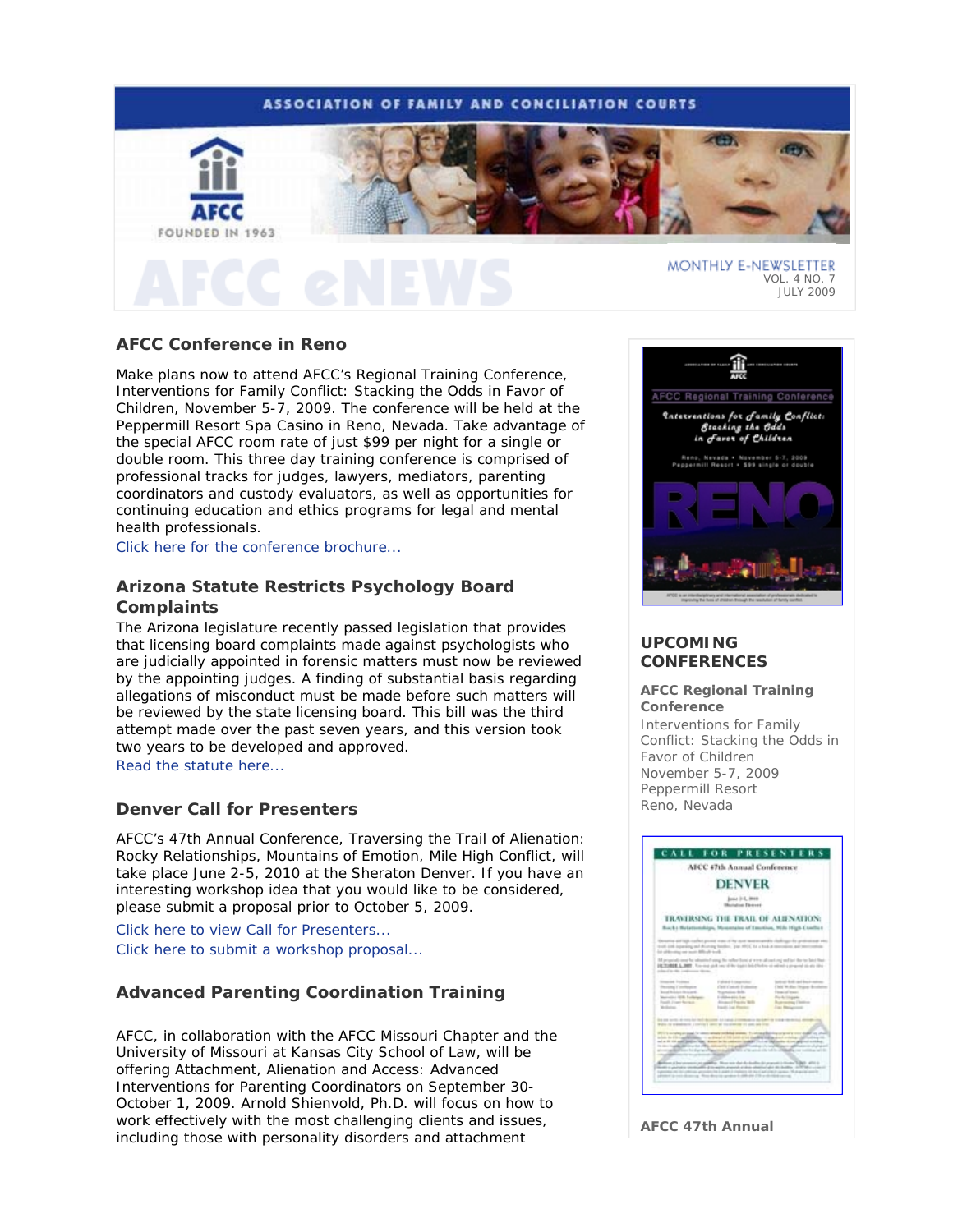problems. Read more...

# **UCLA Adopted by ULC**

On Wednesday, July 15, 2009, at its meeting in Santa Fe, the Uniform Law Commission voted unanimously to adopt the Uniform Collaborative Law Act. The Act is the first national legislation to recognize collaborative law as an alternative dispute resolution process.

Read more about the process...

# **ASK THE EXPERTS**

**Top Ten Ways to Assess "Is Collaborative Practice Right for Me?"** 

*by Nancy Cameron, BFA, LL.B.* 

Nancy Cameron, AFCC Member from Vancouver, British Columbia and the President of the International Academy of Collaborative Professionals (IACP), explains how to help your clients assess if collaborative practice is the best fit for them.

Read more...

# **RESEARCH UPDATE**

**Childhood Maltreatment Predicts Abuse Perpetration** 

*Courtesy of J.M. Craig Press, Inc.* 

Many efforts have been made to categorize abusive men based on their behavior in order to develop appropriate treatment strategies for them. More recent work has focused on the backgrounds of these men and how their childhood experiences of mistreatment may foster their own abusive behavior. This study falls within this emerging line of work and provides us with additional and useful information.

Read more...

# **FEATURED WEB SITES**

### **Changeville**

An innovative, free interactive Web site for children ages 6 to 11 whose parents are separating or divorcing has been launched by the British Columbia's Justice Education Society. It is called *Changeville* and provides a virtual world full of the kind of confidential support, advice and comfort needed by a child experiencing a family breakup. Read more...

**Online Parenting Education Program** 

UpToParents.org is a personalized and interactive opportunity for separated and divorced parents to learn more about their children's needs and to unite around meeting those needs. The Web site, created by AFCC members Charlie and Barb Asher, is free and confidential and has won several prestigious awards, including the 2009 AFCC Irwin Cantor Innovative Program Award.

For more information, click here...

# **FEATURED ARTICLE**

**The Mediation Industry, Qualifications & the Mediate.com** 

### **Conference**

*Traversing the Trail of Alienation: Rocky Relationships, Mountains of Emotion, Mile High Conflict* June 2-5, 2010 Sheraton Denver Denver, Colorado

### **AFCC Ninth Symposium on Child Custody Evaluations**

October 28-30, 2010 Hyatt Regency Cambridge Cambridge/Boston **Massachusetts** 

#### **AFCC 48th Annual Conference**

June 1-4, 2011 Hilton Orlando Bonnet Creek Resort Orlando, Florida

# **ASK THE EXPERTS**

**Do you have a question that you would like answered by an AFCC expert?** Let us know and your question could be answered in the next *AFCC eNEWS*.

Email your question...

# **JOIN AFCC**

Are you a member? Join or Renew...

AFCC offers member benefits that promote excellence in practice.

View member benefits...

# **EMAIL UPDATE**

Subscribe, Unsubscribe or Update Your Email Address AFCC will never share, distribute or publicize your email address.

# **ABOUT AFCC eNEWS**

*AFCC eNEWS* is a monthly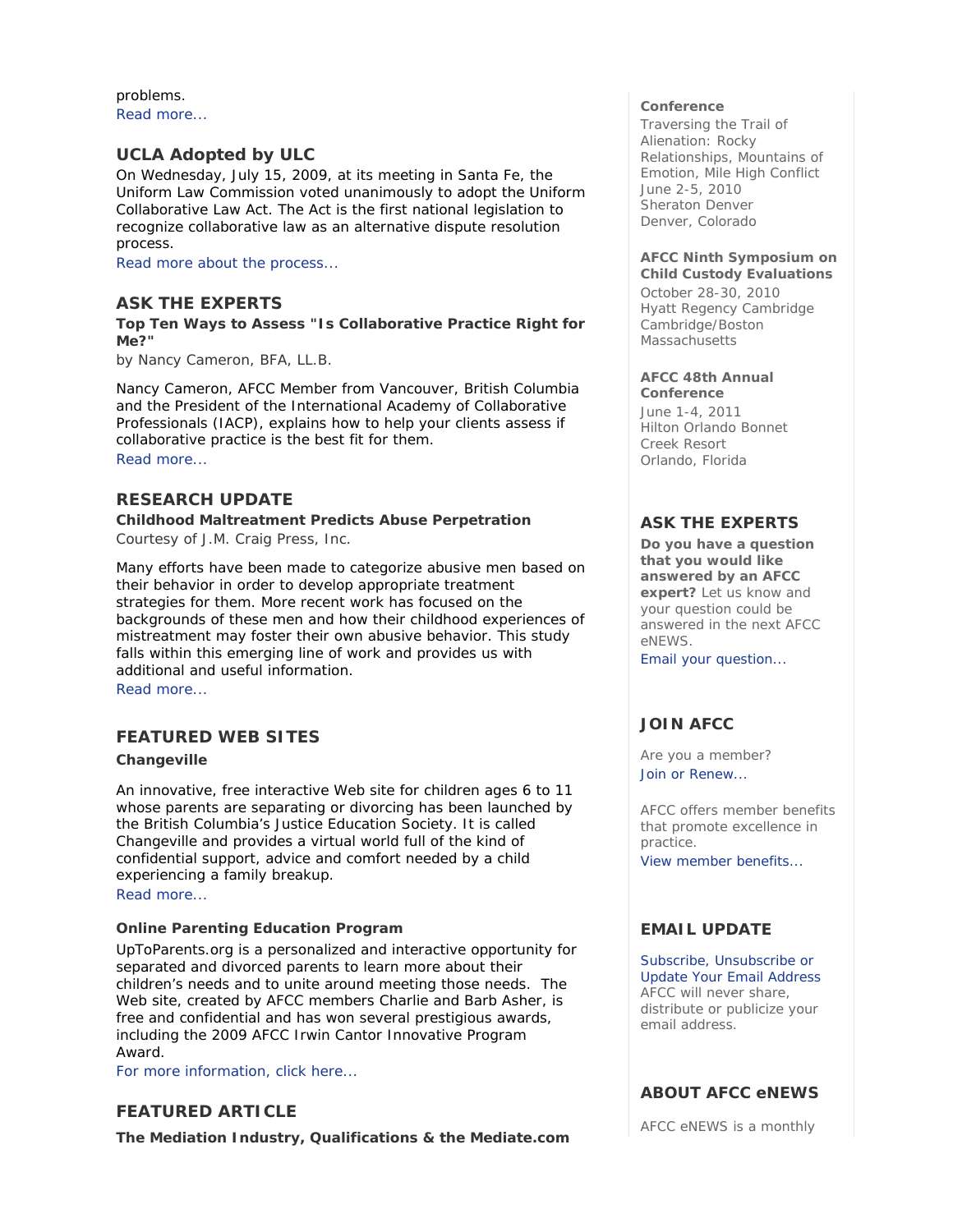### **Certification Program**

*by James Melamed, courtesy of Mediate.com* 

"It is challenging to have any short discussion on mediation qualifications, the mediation industry and new Mediate.com Certification Program, but I will try," says Jim. Read more...

# **FEATURED BLOG**

**Georgia Family Law Blog Divorce Attorneys Using Social Media to Find Evidence** 

Social networking sites "can be evidentiary gold mines" said a recent article in *Time* magazine. Read more about this phenomenon in The Georgia Family Law blog by clicking below Read more...

Explore this topic further with Annette Burns and Edith Croxen, who are presenting *Family Law on Facebook: Ethics, Discovery and the Challenges of Practicing in an Electronic Age* at the AFCC Regional Training Conference in Reno. Click here for the conference brochure...

### **INTERNATIONAL NEWS**

**Divorcing Couples Face Compulsory "Cooling Off" Period under Tory Government** 

*Courtesy of Telegraph.co.uk* 

Couples would be forced to undergo a compulsory three month "cooling off" period before being allowed to divorce, under a radical overhaul of family law proposed by an influential Conservative think tank.

Read more...

e-newsletter published by the Association of Family and Conciliation Courts (AFCC). *AFCC eNEWS* provides professionals with time sensitive and up-to-date topics including practice tips, research innovations and international news.

AFCC eNEWS archive...

### **Web Site Version:**

If you are having trouble viewing this email correctly, please view the Web site version by clicking here.

**Editor:**  Leslye Hunter editor@afccnet.org

AFCC welcomes your comments, questions or feedback. Please email the editor by clicking here.



6525 Grand Teton Plaza Madison, WI 53719 Phone: 608.664.3750 Fax: 608.664.3751 www.afccnet.org

Professionals dedicated to improving the lives of children and families through the resolution of family conflict

.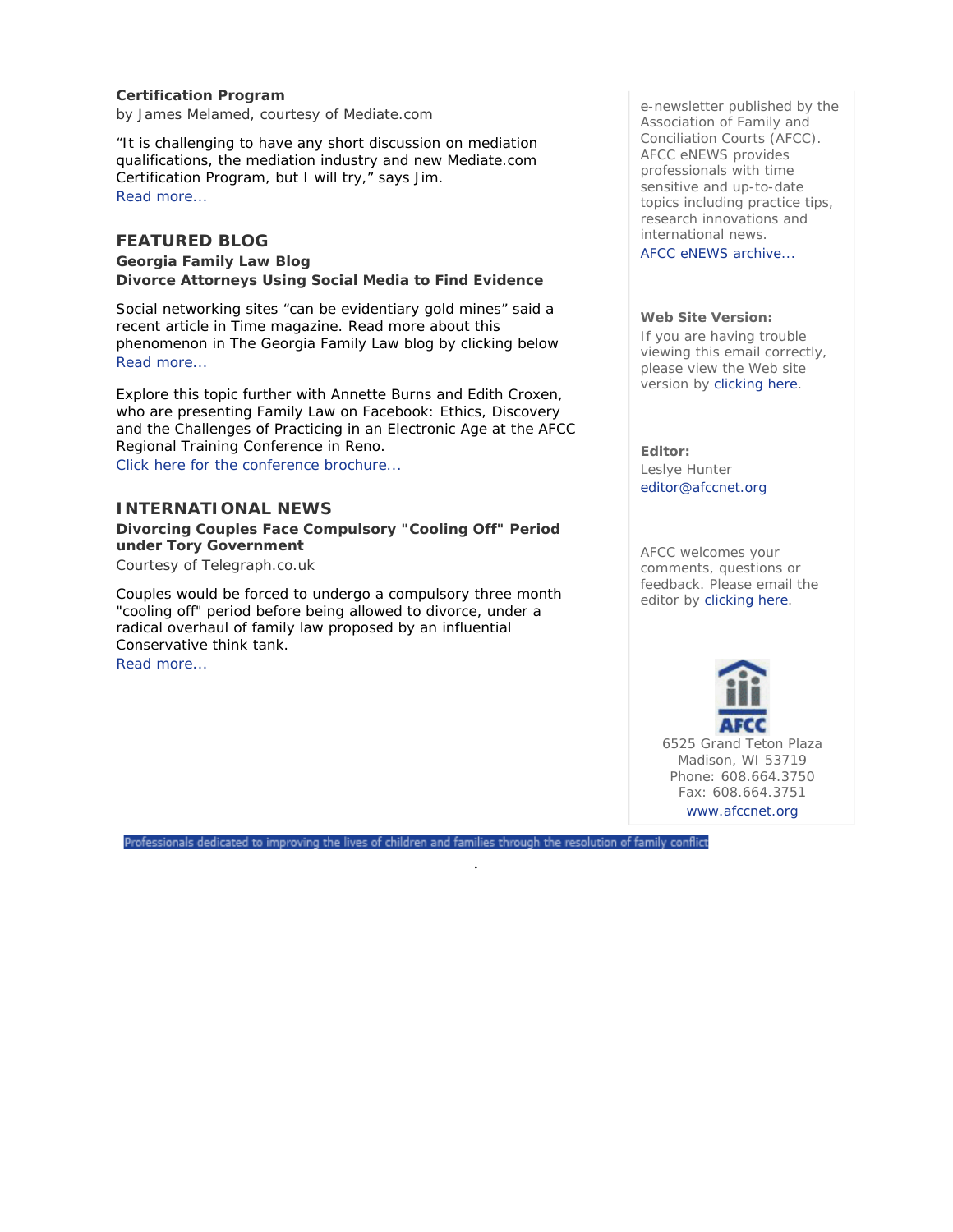



### **MEMBER CENTER**

**Family Court Review** 

**AFCC Conference Audio** 

**AFCC News** 

- **Member Directory**
- **Member Resources**
- **Chapter Resources**

### **AFCC HOME**



**Childhood Maltreatment Predicts Abuse Perpetration**  *Courtesy of J.M. Craig Press, Inc.*

*Taft, C. T., Schumm, J. A., Marshall, A. D., Panuzio, J., and Holtzworth-Munroe, A. [2008]. Family-Of-Origin Maltreatment, Post Traumatic Stress Disorder Symptoms, Social Information Processing Deficits, and Relationship Abuse Perpetration. Journal of Abnormal Psychology, 117, 637-646.*

Many efforts have been made to categorize abusive men based on their behavior in order to develop appropriate treatment strategies for them. More recent work has focused on the backgrounds of these men and how their childhood experiences of mistreatment may foster their own abusive behavior. This study falls within this emerging line of work and provides us with additional and useful information.

The authors studied 164 men and their partners who were in their early 30s; seventy-five percent were Caucasian. Each one was given a large number of questionnaires and checklists. They were then given 10 vignettes about problematic marital situations and asked what they would do in each one.

The authors found that:

- Parental rejection was the only factor that was significantly related to both psychological and physical abuse among the men.

- Parental rejection was also the most highly associated with symptoms of PTSD and distorted perceptions of the marital relationship.

- PTSD symptoms appeared to lead to their distorted perceptions. These distortions lead to the perpetration of abuse.

The authors concluded that "experiences of psychological abuse and neglect were strong predictors of trauma symptoms and abuse perpetration in adulthood than was the experience of childhood physical abuse . . . suggesting that psychological abuse exposure is a relatively stronger predictor of PTSD symptoms than is physical abuse victimization" [p. 644].

#### **Critical Analysis**

The major strength of this study is that the authors examined the developmental and historical roots of abuse and found fascinating results. A second strength is that the authors' conclusions are supported by a wealth of data and analyzed in a very sophisticated manner. In terms of limitations, much of the information the authors collected was retrospective in nature, and there is no way to know for a certainty if what the participants reported was true.

### **Recommendations**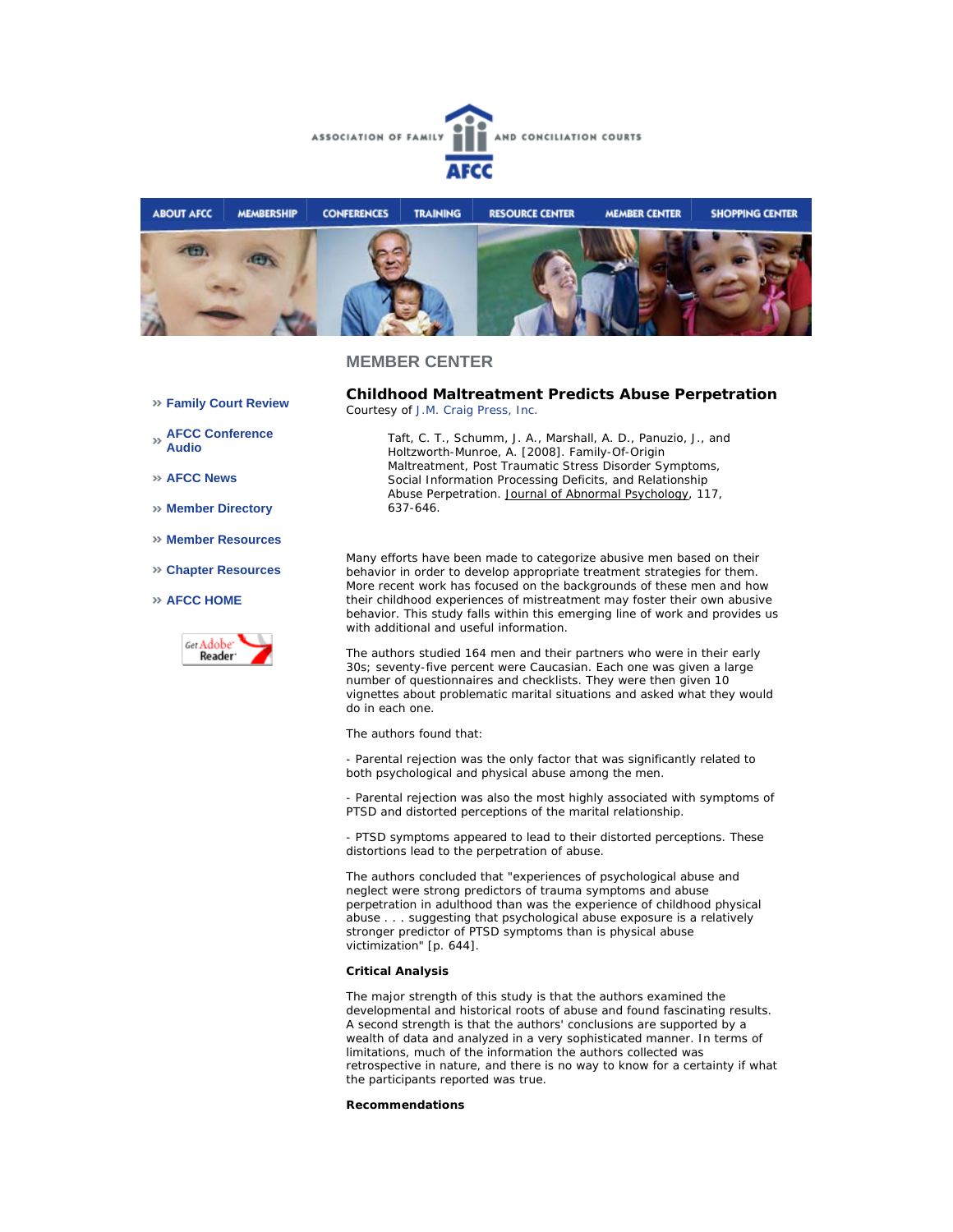Much research has shown that witnessing parental abuse can be as harmful as experiencing it oneself. A problem with this study is that the authors did not report on those who only witnessed abuse. In fairness, the authors may not have included such persons in their sample in order to provide clearer results. While this is understandable, it leaves us wondering if they would have found the same results for those who only witnessed parental abuse.

The diagnosis of PTSD has been very controversial since its inception. At first, the diagnostic criteria were very broad and too many persons were included. Later, the diagnostic criteria were changed such that only persons who experienced or witnessed life-threatening events were included. There is now great debate about whether or not that standard is too stringent. We do not know what criteria the authors of this study used. We know only that they were looking at the symptoms of PTSD. Therefore, readers should be cautious when interpreting these findings. The authors were describing symptoms rather than trying to determine if the participants actually met the criteria for a PTSD diagnosis. At this time, having such symptoms only does not qualify a person for a PTSD diagnosis. Therefore, when persons exhibit such symptoms, they may or may not have PTSD. If they do not, other diagnoses may be appropriate.

*For this as well as other valuable research visit J.M. Craig Press online at www.jmcraig.com or call (877) 960-1474. AFCC members receive a 25% discount on all J.M. Craig Products.*

J.M. Craig Press, Inc., 12810 Hillcrest Road, Suite 217 Dallas, TX 75230 (972) 960-1472 or (877) 960-1474

*Copyright © 1999 - 2009 J.M. Craig Press, Inc.*

6525 Grand Teton Plaza, Madison, WI 53719 Phone 608.664.3750 Fax 608.664.3751 afcc@afccnet.org www.afccnet.org

Search - Site Map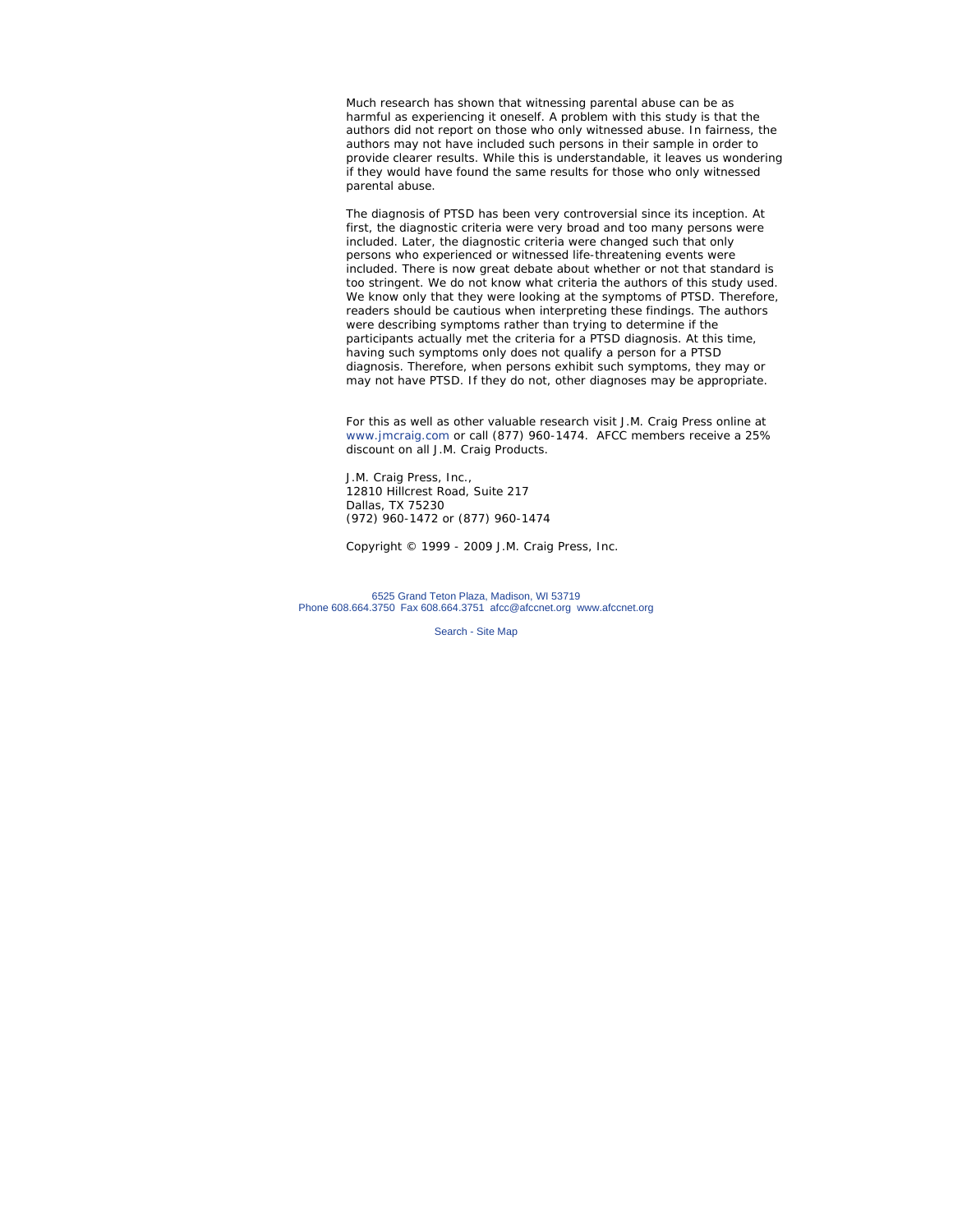



### **MEMBER CENTER**

# **ASK THE EXPERTS**

**Top Ten Ways to Assess "Is Collaborative Practice Right for Me?"** *By Nancy Cameron, Q.C.* 

#### **1. I want a confidential, private process.**

Collaborative Practice includes a commitment not only to confidentiality, but also to resolving matters outside of a contested court setting. This commitment ensures privacy, since it does not create documents that are filed in court (except the final, uncontested divorce filing). Unlike courtbased processes, where financial statements, tax returns, and affidavits are routinely filed in court even if the parties do not end up in a (very public) trial, Collaborative Practice allows participants to engage in private negotiations

#### **2. I want to be involved in the negotiations, with the support of my own lawyer.**

Collaborative Practice is a client-centered dispute resolution model. This means that one needs to be willing to engage personally in the negotiations – to articulate one's needs, interests and desires, to engage in the conversations necessary for negotiation, to brainstorm possible solutions or to listen to one's partner and understand his or her needs. This can be daunting work at a time when communication with the other participant may be difficult, and where conflict-laden, entrenched communication patterns come to the fore. Collaborative Practice lawyers are trained to support you in your negotiations and to give legal advice within the collaborative process in a manner that informs clients but does not derail negotiations. They work to assist their clients in evaluating possible solutions, taking into account: their client's needs, the children's needs, feasibility, the law and analyzing both the benefits and risks of agreeing to proposed settlements.

**3. I want to have input into, and some control over, the process.** Since Collaborative Practice is a client-centered process, the process can be modified to meet the needs of clients. The disqualification agreement, the agreement that neither lawyer (nor any other collaborative professionals retained) will act for the clients in the event either party begins a contested court proceeding, is the core, non-negotiable, process component of Collaborative Practice. Within this boundary, the process can be tailored to meet individual needs. It can involve a coordinated team of mental health professionals to work with communication and parenting plans, a child specialist to make certain that the voice of the child is heard, and a neutral financial specialist to assist in compiling and understanding financial information, tax consequences and future projections.

#### **4. I want to have input into, and control over, the outcome.**

As a voluntary process, no agreement is concluded unless and until the parties are in agreement with the settlement. No one will impose a settlement on you. The advantage of this is that you have the opportunity to craft a settlement that meets your needs. The disadvantage of this is that you will not have a resolution unless it meets the needs of both you and your spouse, and you are both prepared to enter into the agreement. Research across North America indicates that approximately 95% of cases that are begun in the court system settle without a trial. Given this level of

- **Family Court Review**
- **AFCC Conference Audio**
- **AFCC News**
- **Member Directory**
- **Member Resources**
- **Chapter Resources**

### **AFCC HOME**

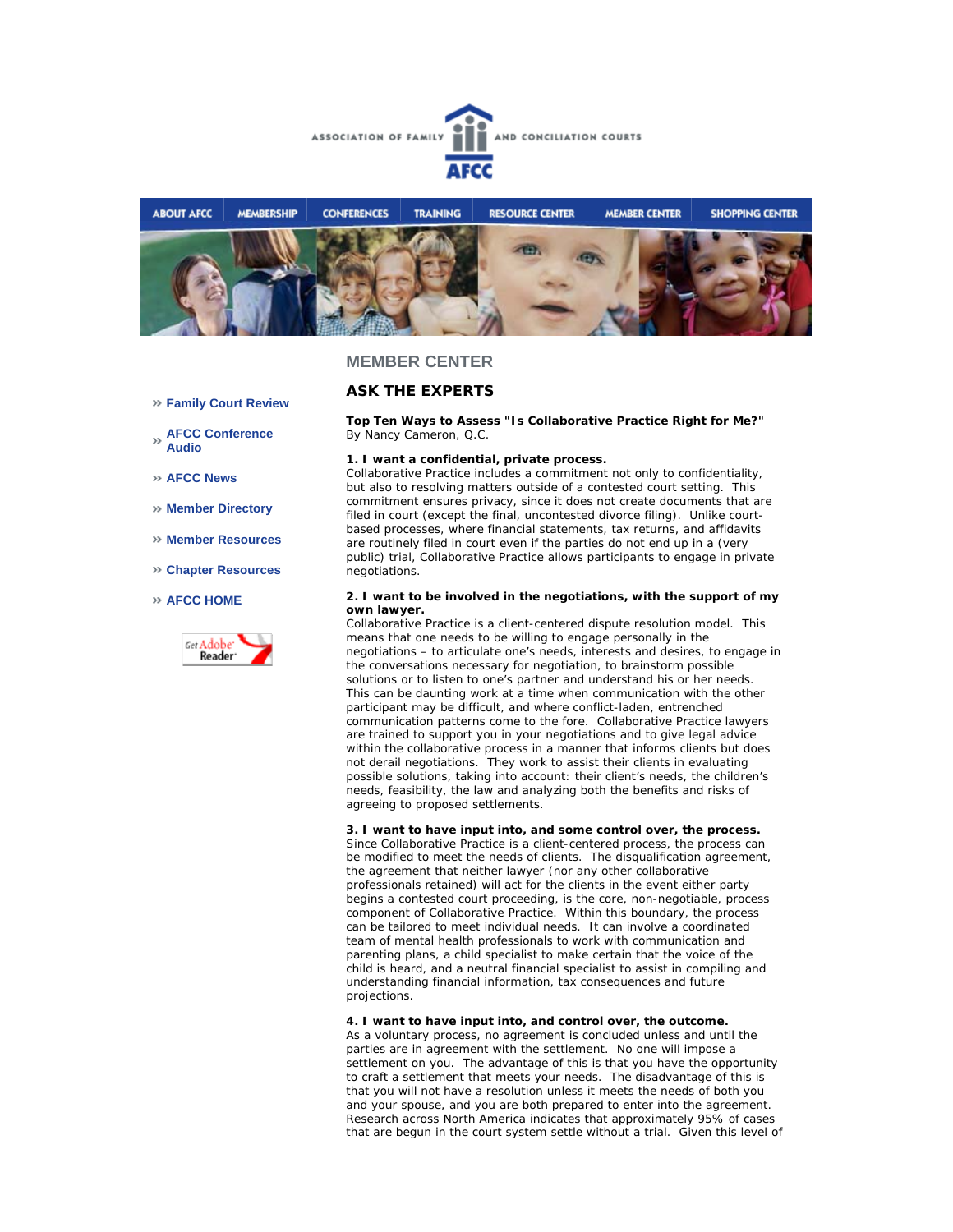non-trial settlements, it makes sense to choose a process that is built on moving towards resolution, as opposed to moving towards trial.

### **5. I want non-adversarial advocacy support.**

Collaborative lawyers are trained in interest-based negotiation, in working in a team setting with the other lawyer (and any other collaborative professionals) and at the same time supporting you as your advocate. Unlike traditional litigation lawyers, collaborative lawyers commit to negotiating in an environment that is respectful of both parties, that does not employ litigation strategies, and that works towards creating a safe negotiation environment for both people involved.

#### **6. If other professionals are involved (mental health professionals, financial professionals) I want them to work as a coordinated team with the lawyers, and I want there to be a free sharing of information between professionals.**

Collaborative Practice is the only dispute-resolution process where all professionals have been trained in the same model of resolving disputes, and all commit to the same principles. This involves an open sharing of information between professionals, so that the professionals are all working together to the same end – a resolution that works for both parties. Although it is not unusual for people to work with both mental health professionals and financial professionals as they go through separation and divorce, this coordination of services is unique to Collaborative Practice. We believe that the open sharing of relevant information between professionals and the careful coordination of their involvement increases the likelihood of client success.

#### **7. I believe my partner and I have a good chance of resolving matters outside of a courtroom, and we are both willing to commit our resources and efforts to an out-of-court settlement.**

If you are not successful in reaching a resolution through Collaborative Practice and decide to start a contested court proceeding, then both you and your partner must engage new lawyers. This obviously will mean incurring additional legal fees. Current research indicates that approximately 90% of collaborative cases result in a settlement. It is important, when meeting with your lawyer, to discuss factors that are likely to increase or decrease your chance for success. What does conflict look like between you and your spouse? Do you have concerns about disclosure? How does your collaborative lawyer suggest dealing with these concerns? Is it important for you to continue to have an on-going relationship with your partner?

### **8.I believe my partner and I continue to have enough trust to be able to engage in good-faith negotiations and full disclosure.**

It is sometimes difficult to assess trust at the end of a relationship, especially when the deep trust necessary to preserve a healthy, intimate relationship may have been broken. If you have a profound distrust of your partner, then collaborative practice may not be the right choice for you. Do you have enough trust to be able to negotiate in good faith? What support might you need in order to do this? Do you have trust that all necessary disclosures will be made? Are you trusting enough to make these necessary disclosures yourself? If trust is an issue, be certain that you talk to your lawyer about this. Collaborative Practice has the advantage of being able to work with a team of trained professionals to assist in trust building. However, profound distrust may be an indicator that collaborative process is not the right process for you.

#### **9. I am willing and able to take my partner's needs and interests into account in developing process and outcome, and believe he or she will do the same.**

Collaborative process can be hard work. It requires insight at a time when one may feel particularly vulnerable. It requires give and take at a time when some people feel they have given all they can. It requires listening at a time when you might not want to listen. It requires articulating your fears and understanding your partner's fears. It means that both people must work together to create a negotiation pace that works for both of them. And finally it requires the ability say, "this is a resolution that I can adopt," and commit to signing a final agreement.

#### **10. I want a process that can incorporate the specific needs of our children, and works to improve communication between the parents.**

For many parents, this is the number one reason for choosing Collaborative Practice. If you have children, what kind of a co-parenting relationship do you want to build? As you navigate into a two-household family, how important is it for you to create an environment for your children where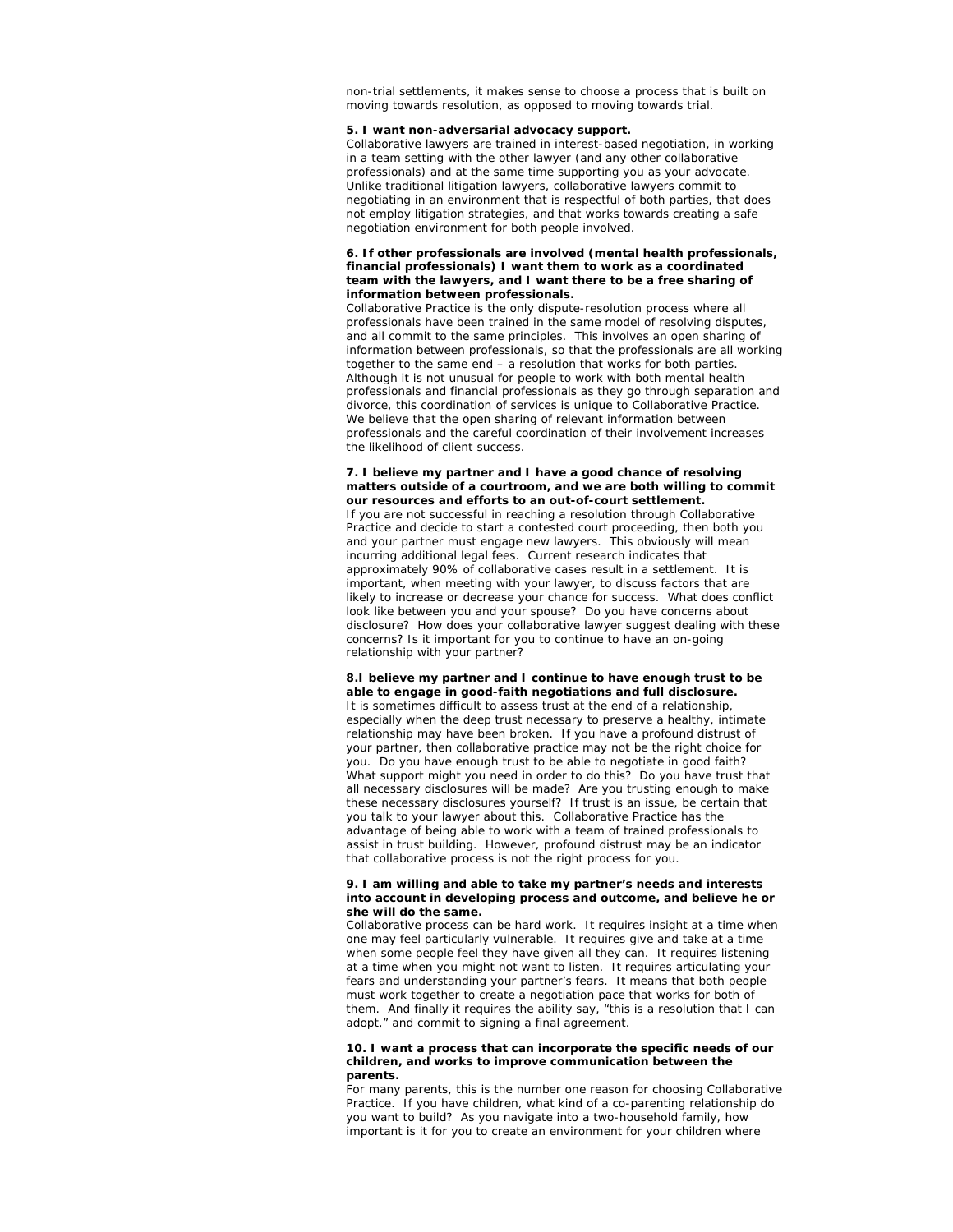they can continue to cherish their relationship with both parents, and know that their parents have done everything possible to take the children's particular needs into account? If you believe that the end of a marriage does not have to mean the end of a family, talk to a collaborative practitioner about whether or not Collaborative Practice is the right choice for you.

6525 Grand Teton Plaza, Madison, WI 53719 Phone 608.664.3750 Fax 608.664.3751 afcc@afccnet.org www.afccnet.org

Search - Site Map